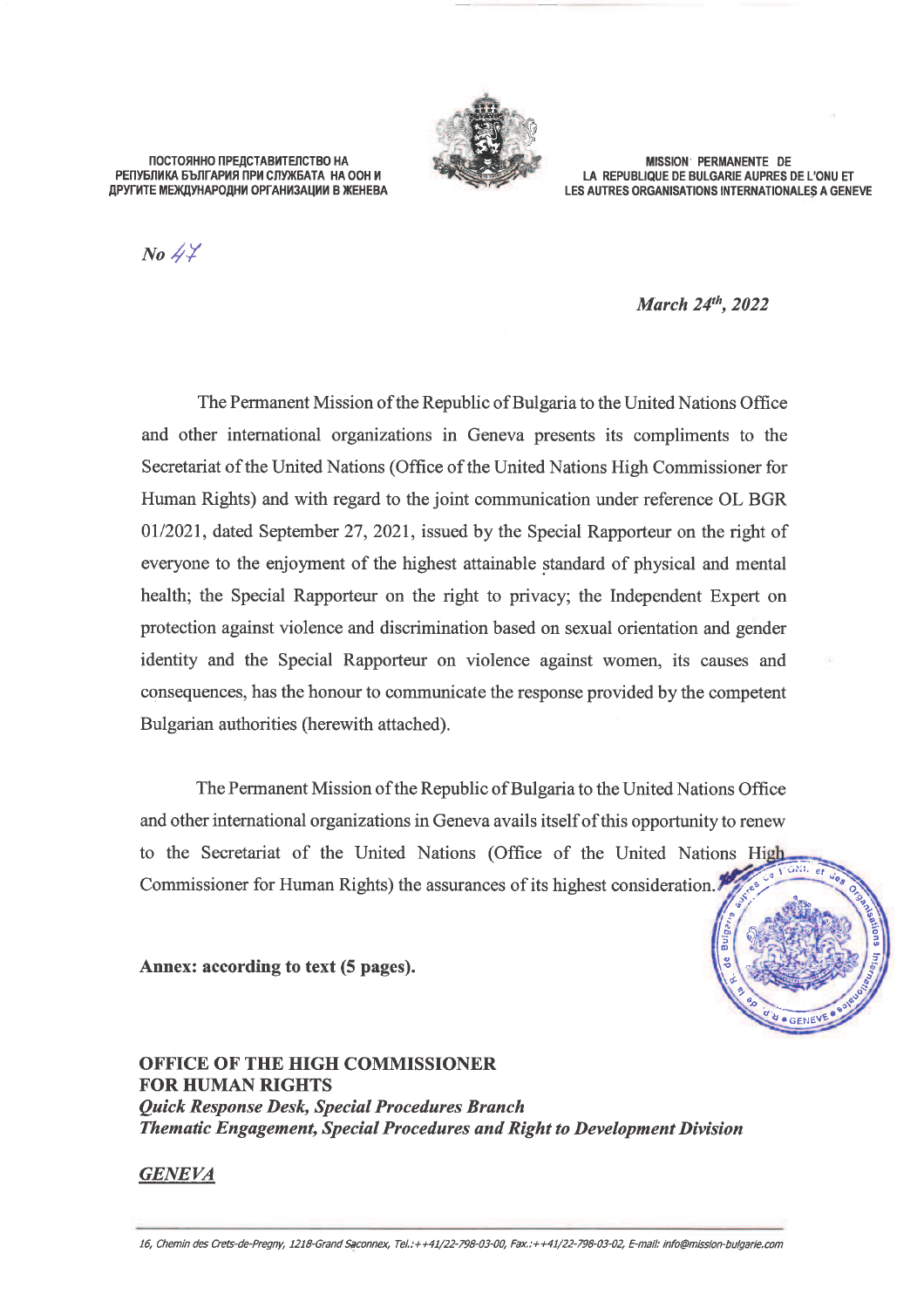# INFORMATION BY THE REPUBLIC OF BULGARIA regarding a joint communication by UN Human Rights Special Procedures

The Republic of Bulgaria expresses its appreciation to the Special Rapporteur on the right of everyone to the enjoyment of the highest attainable standard of physical and mental health, the Special Rapporteur on the right to privacy, the Independent Expert on protection against violence and discrimination based on sexual orientation and gender identity and the Special Rapporteur on violence against women, its causes and consequences for the provided extensive overview of the international human rights documents. The information has been sent to the attention of the Supreme Court of Cassation and other responsible authorities.

In response to Communication OL BGR 1/2021, the Government of the Republic of Bulgaria would like to convey the following information:

### I. Preliminary Observations. Relevant National Legal Framework

- 1. The Republic of Bulgaria aims to fully safeguard the universality human rights to every individual without discrimination. As a member of the United Nations, the Council of Europe and the European Union, we strive to honour our international and regional commitments and obligations to the highest possible level. We are a party to all major legal instruments in the field of human rights.
- 2. The Constitution of the Republic of Bulgaria raises the rights, dignity and security of the individual to supreme principles. In this way, the respect for equality and nondiscrimination is guaranteed at the highest legislative level. No restrictions on rights or privileges based on race, national or social origin, ethnic identity, sex, religion, education, opinion, political affiliation, personal or social status or property status are permitted (art. 6, para. 2 of the Constitution). Those principles are enshrined in all aspects of the domestic law.
- 3. More precisely, article 4, para. 1 of the Protection against Discrimination Act envisages that any direct or indirect discrimination is prohibited on grounds of sex, race, nationality, ethnicity, human genome, citizenship, origin, religion or belief, education, convictions, political affiliation, personal or social status, disability, age, sexual orientation, marital status, property status, or on any other grounds established by law or by an international treaty to which the Republic of Bulgaria is a party.
- 4. In light of the model enshrined in the Constitution of the Republic of Bulgaria, sex is binary and directly determines gender. The biological attributes are indivisibly related to the social constructs and only two categories exist – man and woman. This binary model represents permanently acknowledged values by the Bulgarian society.
- 5. In March 2021, the Constitutional Court was requested by the Supreme Court of Cassation to provide its interpretations on "sex" under the Constitution. The request was sent in the context of the inconsistent practice regarding the admissibility and preconditions for respecting a request to a court for change of the data entered in the civil registration acts.
- 6. On 26 October 2021, the Constitutional Court issued Judgement N. 15/2021, according to which under the Constitution the term "sex"/ "gender" is consider only in its biological meaning, in a binary (male/female) model. It relates to the provisions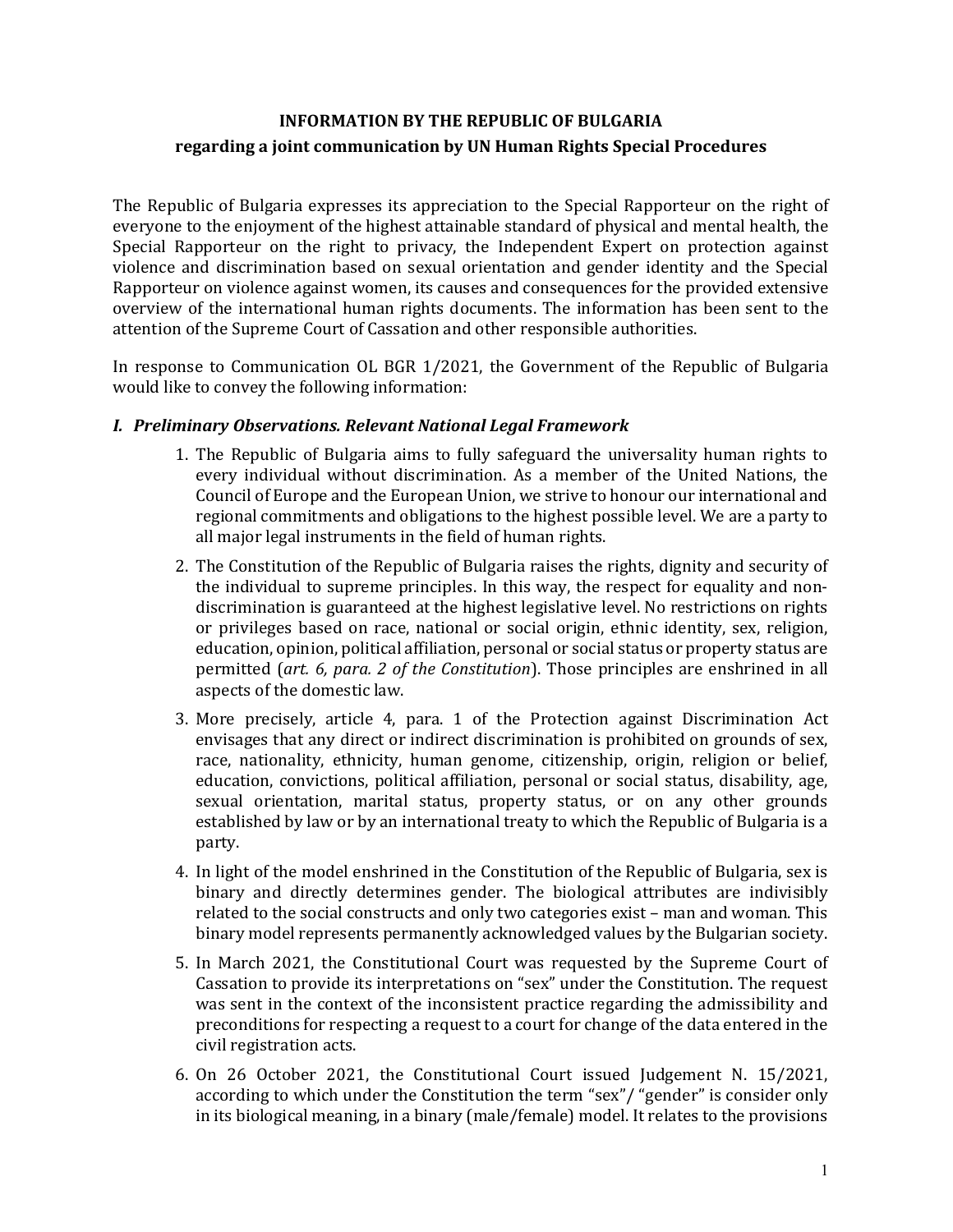of the current Constitution with its relevant regulations regarding marriage and family. This judgement is in consistency with the judgement of the Constitutional Court N.13/2018 issued regarding the ratification of the Republic of Bulgaria Council of Europe's Convention on Preventing and Combatting Violence against Women and Domestic Violence (Istanbul Convention) and reconfirms the interpretation of some of the main provisions of the Constitutions.

- 7. Article 46, para. 1 of the Constitution recognises the matrimony as a free union between a man and a woman and only a civil marriage is legal. In addition, under article 47, para. 2, mothers are object of special protection on the part of the State and are guaranteed prenatal and postnatal leave, free obstetric care, alleviated working conditions and other social assistance.
- 8. In Judgement N. 15/2021, the Constitutional Court recognizes that some individuals could self-identify according to their own feelings regarding gender. The Court also notes the need for equal resolution of all cases in which persons seek recognition from the State regarding their legal gender. The right of these persons to self-identify and accordingly to express themselves and communicate in their social life cannot be questioned and is protected as by Art. 8 of the ECHR, as well as from Art. 4, para. 2 of the Constitution, guaranteeing the life, dignity and rights of the individual as values of the highest rank, where the framework, within which the State is obliged to assist their identity status, remain within the firm context of the Constitution.
- 9. The constitutional ruling is not aimed at recognizing or denying a person's right to self-determination in one way or another. The Constitutional Court, in accordance with its competences, aims to resolve a constitutional problem by giving a binding interpretation of the Constitution. In this respect, it does not issue mandatory instructions to individual authorities regarding the legal status of transgender persons. It also does not interpret the understanding of "sex" in other legal acts. The Court interprets it only in the current constitutional regulation, i.e. related to marriage and family, and interpreted in accordance with the spirit and principles of the Constitution and specifically those that reflect established values in Bulgarian society. The ruling of the Constitutional Court does not bind the judiciary on the adequate way of ruling on requests from transgender persons to respect certain legal consequences arising from their self-determination.
- 10. In the awaited Supreme Court of Cassation's interpretative decision, following Constitutional Court Judgement N. 15/2021, the contradictions in the legal practice in the possibility to change the civil status of a Bulgarian national is expected to be resolved. However, it should be underlined that the right of all persons to selfdetermine to one or another sex and accordingly to express and communicate in their social life is not questioned. It is protected by Art. 8 of the ECHR, as well as by Art. 4, para. 2 of the Constitution, guaranteeing the dignity and freedom of the individual as values of the highest rank. The absence of an explicit legal regulation for gender reassignment is not an obstacle for the referral to the Bulgarian court. According to the Bulgarian legislation, there is an established procedure for changing the persons' data in the civil acts. According to Article 73 and in relation to Article 76, paragraph 5 of the Civil Registration Act, the sex of a person can only be changed in court. In the case Y.T. vs Bulgaria, the ECtHR accepts that in Bulgaria the non-admission of gender reassignment is an isolated practice.
- 11. The content of the constitutional concept of "sex" in its biological sense, derived from the path of interpretation, is also reflected in the European Union legal order and the main principles of the European Union, enshrined in article 2 of the Treaty on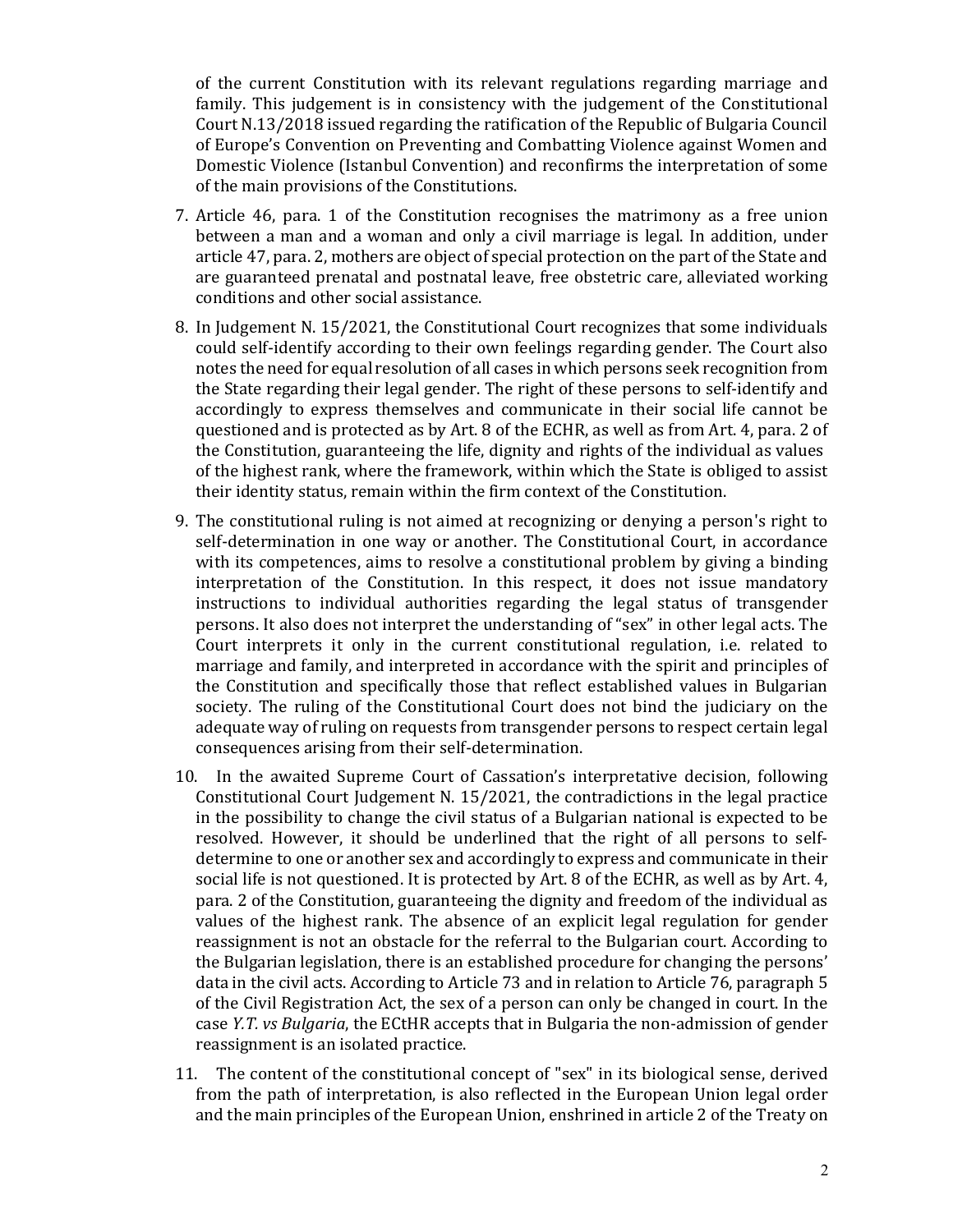European Union. Article 19 of the Treaty on the Functioning of the European Union envisages actions "to combat discrimination based on sex, racial or ethnic origin, religion or belief, disability, age or sexual orientation". In addition, while providing explanation in art. 157, para. 2 of the TFEU on the meaning of the equal pay without discrimination based on sex, article 157, para. 1 ensures the principle of equal pay for male and female workers.

#### II. Protection of gender-diverse people's right to recognition as a person before the law, including persons of diverse gender identities in line with the international legal framework of human rights law and standards (according to point 2 of the Communication)

- 12. The Civil Registration Act provides the conditions and the rules for the civil registration of the individuals in the Republic of Bulgaria. The civil registration does not divide people by race, religion, ethnicity and sexual orientation. The rules for civil registration are equal for all persons. The civil registration includes the recording of the events of birth, marriage and death of the certificates of civil status and entering of the individuals in the population register.
- 13. According to article 8, para. 1 of the Civil Registration Act, the basic civil registration data of an individual includes name, date and place of birth, sex, citizenship and unified civil number (UCN). The UCN is a unique number through which the individuals are unambiguously identified. In accordance with art. 104, para. 2 of Ordinance No. РД 02-20-9 from 21st May 2012 on the functioning of the Unified Civil Registration System, every UCN consist of ten digits. The first six digits show the person's date of birth. The following three figures form a unique combination of digits and the ninth digit contains information about the person's sex – an even number for a man and an odd number for a woman. The tenth digit is a control one.
- 14. As provided in art. 73 of the Civil Registration Act, all changes of data in the civil status act of the individuals are made by judicial order or according to administrative procedures. Whenever the registration of the characteristic "sex" changes, the name of the individual is also changed to reflect the change. Nevertheless, as explained in item I, under the Bulgarian legislation, an individual could be recognized as either as male or female.
- 15. In Constitutional Court Judgement N. 15/2021, exceptions from the sex recognition may be made for persons with an atypical karyotype, whereby gender determination may be the ground for changing the sex, entered in the civil status acts. It should be reminded that the X and the Y sex chromosomes participate in sex determination where females have two X chromosomes in their cells and the males – a X and a Y chromosome. In a borderline hypothesis, due to deviations from the typical combinations of sex chromosomes (XX for female and XY for male), the person has distinctive gender characteristics of both sexes and, according to the Court, the gender determination is not biologically defined and as such is not in discrepancy with the main binary principle of the Constitution.
- 16. From a medical point of view, sex reassignment procedures are related to the individuals' self-identification and awareness. In this regard and in the context of biological development and maturation, individuals need to be given the opportunity to make informed decisions. Bulgarian health legislation provides for all medical activities to be carried out after the informed consent of the patient. The Health Act provides for cases in which legal representatives of the patient – parents, guardians or trustees, including juvenile patients, express informed consent.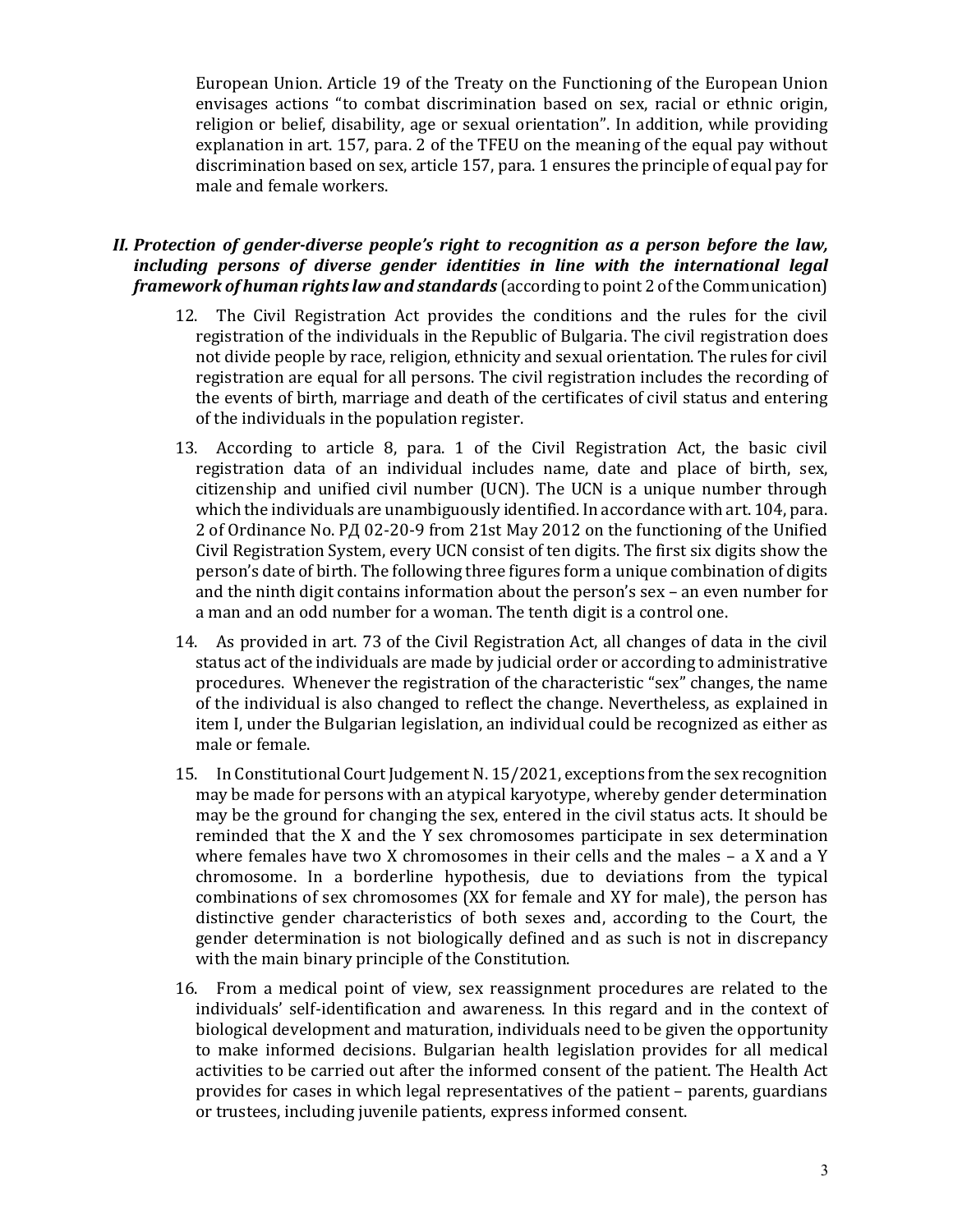17. Sex reassignment procedures are a possible, albeit professionally complex medical activity, which includes operative, invasive and other procedures and are available to patients in the health network in the Republic of Bulgaria. Ordinance № 4 of 2021 for approval of the medical standard "Plastic-reconstructive and aesthetic surgery" includes the specifications for sex reassignment operation in item 6.3.2.1.31 of the list of operations and manipulations.

### III. Provisions and measures for ensuring non-discrimination of trans persons in Bulgaria based on their legal gender recognition and guarantee for their legitimate right to privacy (according to point 3 of the Communication)

- 18. Bulgaria notes that, according to the OHCHR, the legal obligations of States with respect to protecting the human rights of LGBTI people include:
	- protection of individuals from homophobic and transphobic violence;
	- prevention of torture and cruel, inhuman and degrading treatment;
	- repealing of laws criminalising same sex relations and transgender people;
	- prohibition of discrimination based on sexual orientation and gender identity;
	- safeguarding of freedoms of expression, association and peaceful assembly for LGBTI people.
- 19. We also take note of the assertion by some practitioners<sup>1</sup> that no obligation to recognise and protect "gender identity" exists in international human rights law, since this category is not specifically enumerated in the core treaties. Prohibition of discrimination based on gender identity is also not included in the EU acquis, namely Charter of Fundamental Rights, TEU or TFEU, relevant Regulations and Directives. Article 10 of the Treaty on the Functioning of the European Union (TFEU) provides that the Union aims to combat discrimination based on sex, racial or ethnic origin, religion or belief, disability, age or sexual orientation. Moreover, as stated in item I.11, article 19, para. 1, and art. 157, para. 2 and 4 of the TFEU also uses "sex" as a ground for prohibiting discrimination and introduce the equality between men and women.
- 20. Nonetheless, the Republic of Bulgaria abides by the understanding that, when it comes to protection against discrimination, the enumeration of grounds is not exhaustive. Most discrimination grounds in international human rights acts refer to "or other status" as an intention to include additional categories. The Bulgarian Protection against Discrimination Act forbids any direct or indirect discrimination on a number of grounds (see above item I.3).
- 21. In the Republic of Bulgaria, no laws criminalise private, consensual same-sex relationships or cross-dressing. LGBTI persons are free by their choice and could establish representative non-governmental organisations. They are also included and participate actively in the decision-making processes. According to national surveys<sup>2</sup>, the society's evaluation of a person on the territory of Bulgaria does not depend on his/her sexual preferences, but on the complete public image of the individual.
- 22. The legislation of the Republic of Bulgaria acknowledges the possibility of an individual to request sex reassignment. Article 9, para. 1 of the Law for the Bulgarian Identification Documents provides for change of the name, UCN, sex, citizenship or for substantial and permanent changes of the image the individual an obligation to

<sup>&</sup>lt;sup>1</sup> https://www.refworld.org/pdfid/4a783aed2.pdf

<sup>&</sup>lt;sup>2</sup> http://www.kzd-

nondiscrimination.com/progress2009\_2010/images/stories/products/doklad\_publikacia\_short\_Stoilova\_%5B1%5D.doc